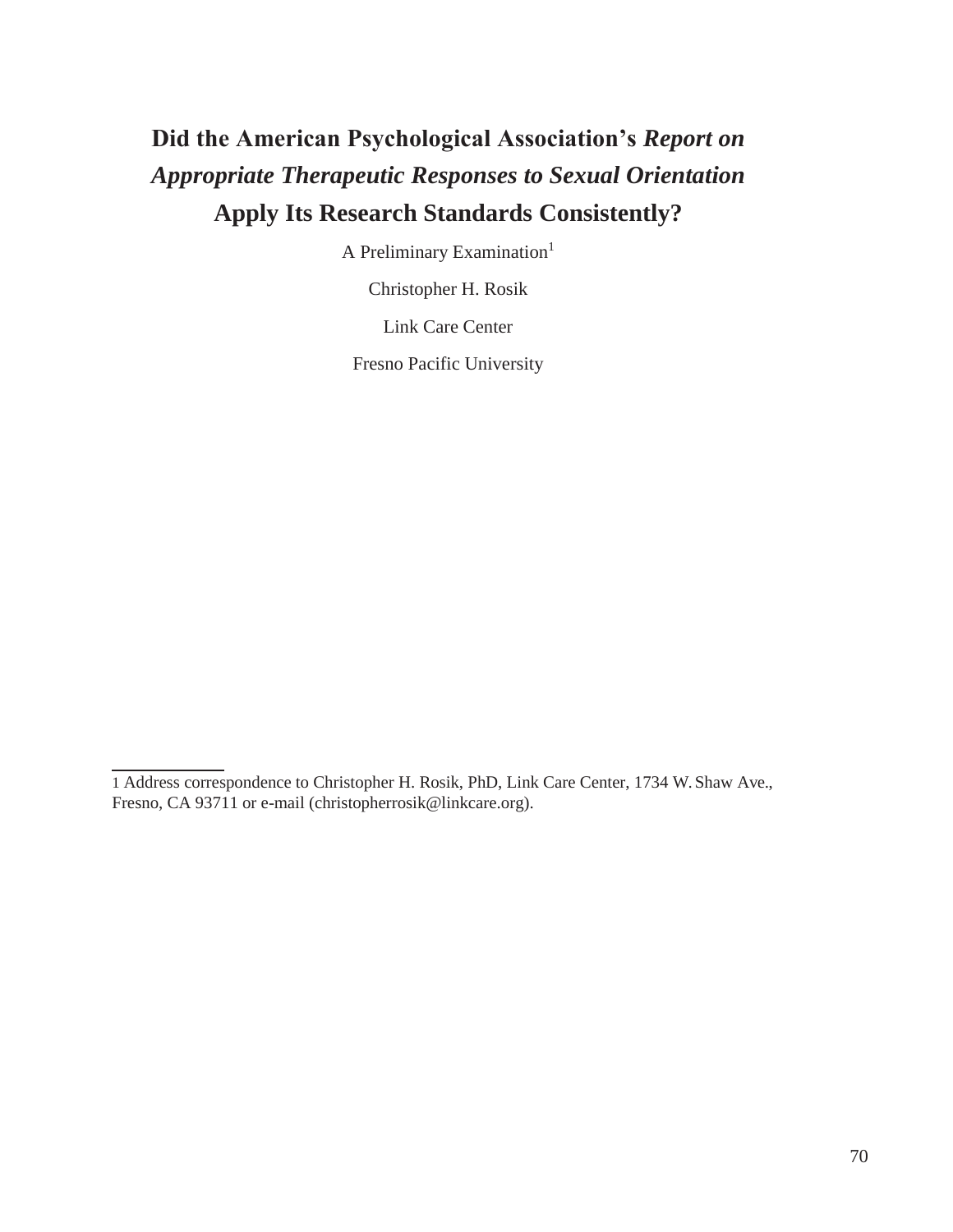### **Abstract**

In August 2009, the American Psychological Association Task Force released its report, *Appropriate Therapeutic Responses to Sexual Orientation* (APA, 2009). The report discouraged attempts at changing sexual orientation, asserting that such efforts are unlikely to succeed and involve some risk of harm. The task force further recommended affirmative therapeutic interventions based in part on the conclusion that research has not found developmental influences to be involved in the origin of sexual orientation. In this critical analysis, I identify several methodological limitations cited by the task force in critique of sexual orientation change efforts (SOCE) and apply them to a review of the majority of studies to which the report makes reference regarding devel- opmental theories of sexual orientation. Based on this examination, it appears most of the studies the task force cited in support of its conclusion had similar methodological flaws that led to its dismissal of SOCE research. Thus, it appears the task force applied its methodological critique inconsistently, raising questions about what might give rise to such variation in reviewing standards.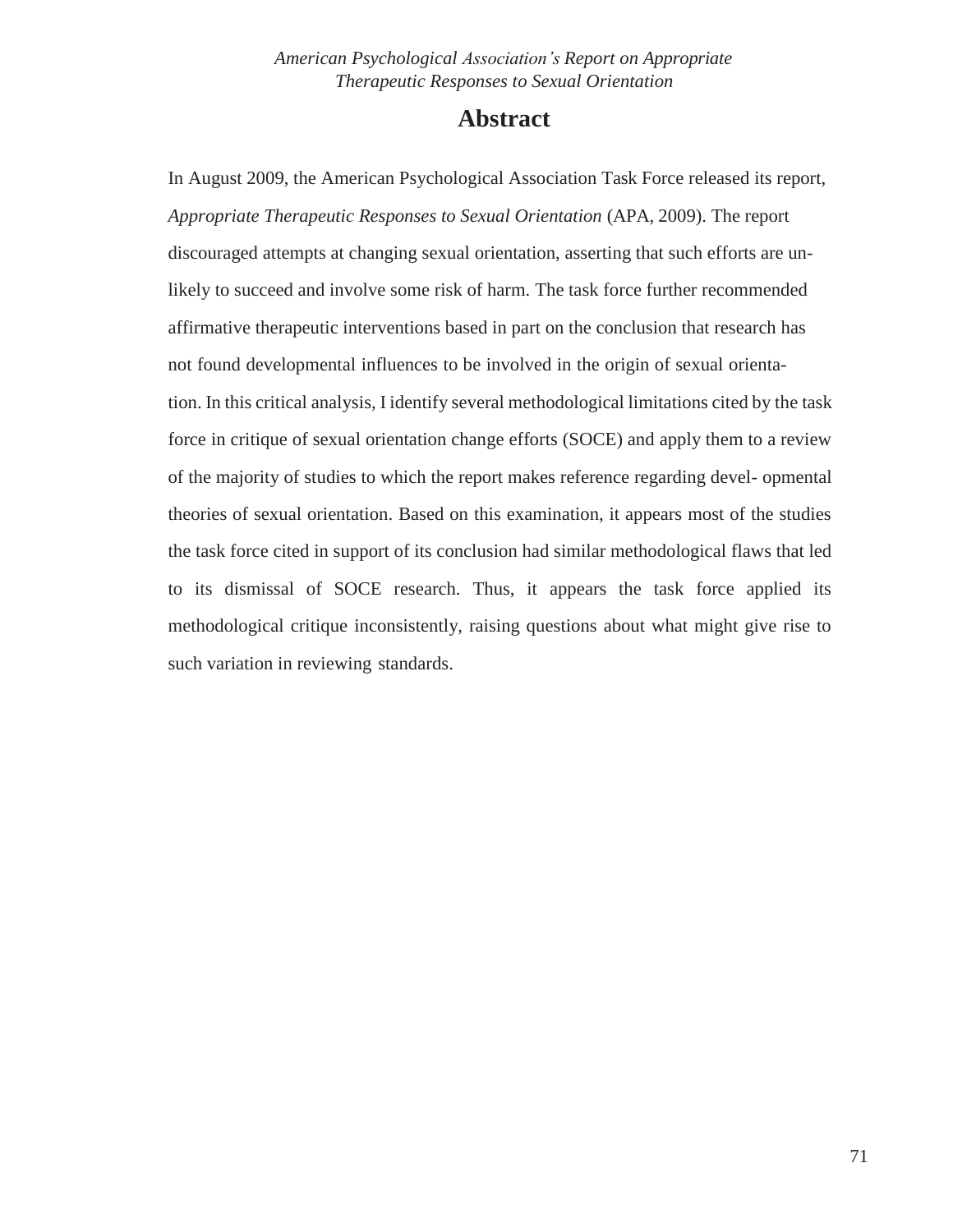**Did the American Psychological Association's** *Report on Appropriate Therapeutic Responses to Sexual Orientation* **Apply Its Research Standards Consistently?**

# **A Preliminary Examination**

The American Psychological Association's recent task force report (APA, 2009), *Appropriate Therapeutic Responses to Sexual Orientation*, concluded that "efforts to change sexual orientation are unlikely to be successful and involve some risk of harm, contrary to the claims of SOCE practitioners and advocates" (p. v). The task force further recommended affirmative therapeutic interventions based in part on the conclusion thatresearch has not found developmental influences to be involved in the origin of sexual orientation.

The task force report contains a major section dedicated to identifying the methodological problems in research on sexual orientation change efforts (SOCE). This section (pp. 26–34) is meticulous in its efforts to identify any and all limitations within SOCE research in order to discredit this literature. At the same time, the report also highlights literature pertinent to developmental theories of sexual orientation. While no body of research is free from limitations, one measure of the degree of thoroughness and objectivity behind scientific critiques of this nature is the extent to which the criticisms are uniformly applied to research affirmed by the reviewers. The current examination seeks to determine if the APA task force scrutinized the limitations of the research supporting its conclusions to the same degree it did the SOCE research.

# **Method**

In order to obtain at least some preliminary assessment of this issue, one claim made by the task force was assessed: "Studies failed to support theories that regarded family dynamics, gender identity, or trauma as factors in the development of sexual orientation" (APA, 2009, p. 23). In support of this claim, the task force cited ten different references (Bell, Weinberg, & Hammersmith, 1981; Bene, 1965; Freund & Blanchard, 1983; Freund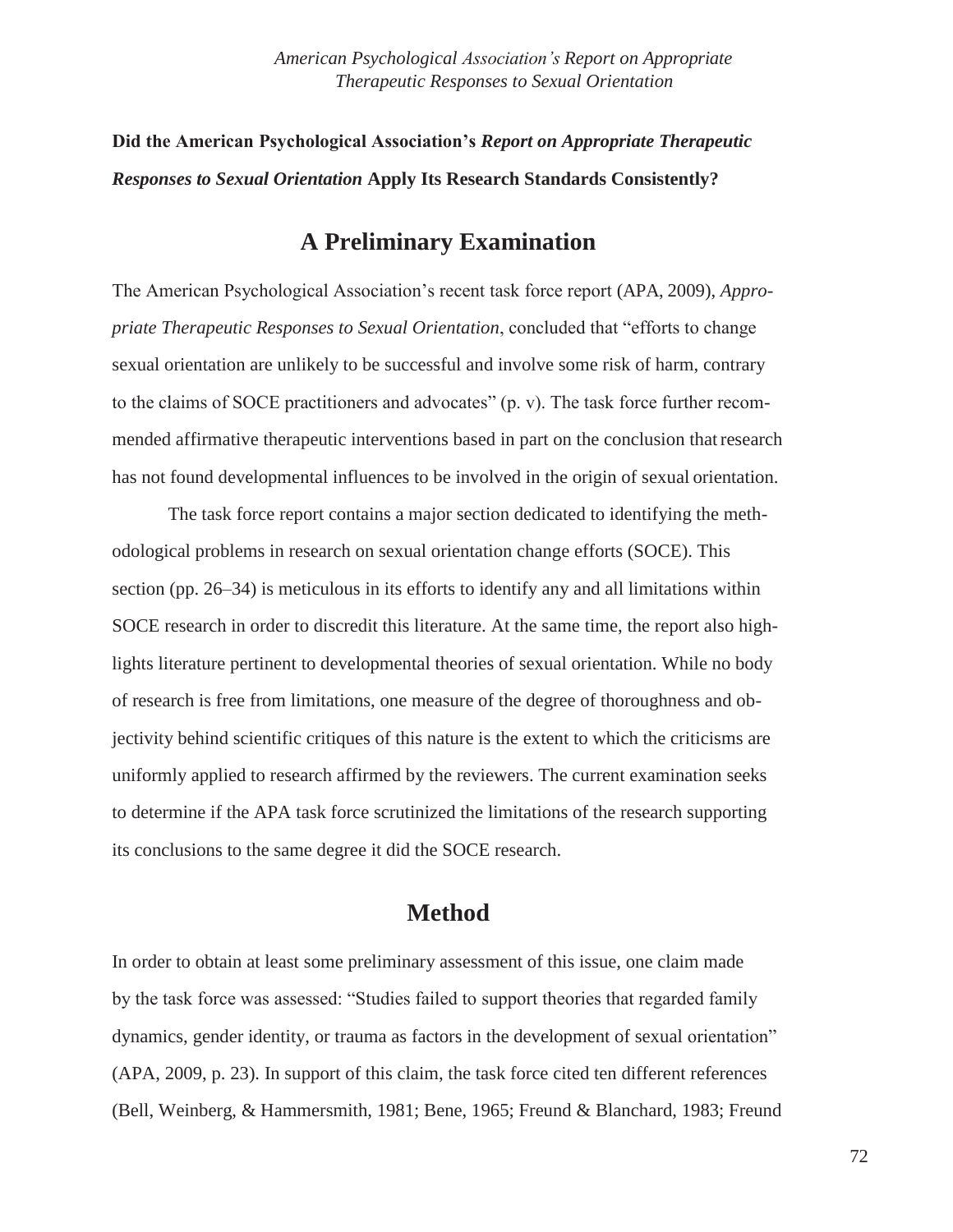& Pinkava, 1961; Hooker, 1969; McCord, McCord, & Thurber, 1962; Peters & Cantrell, 1991; Siegelman, 1974, 1981; Townes, Ferguson, & Gillem, 1976).

I was able to obtain the source materials for seven of these articles through the EBSCO database and local libraries. Two of these articles (Freund & Pinkava, 1961; Bene, 1965) appeared in relatively obscure or defunct journals, while the other (Siegelman, 1974) was not locally obtainable. Another of these articles, the Hooker (1969) reference, was in fact a review piece and thus not suitable for the present analysis of research methodology. Moreover, a review article does not fit the task force's billing as being a study that "failed to support" the theories in question, since a review article is an interpretation, not an empirical study. The remaining six research studies cited by the task force thus comprise the focus of my analysis.

Table 1 presents the major methodological limitations ascribed by the task force to the SOCE literature along with the frequency of those limitations in the six studies cited by the task force in support of its etiological conclusion. In order for the task force to conclude so unequivocally that the studies cited failed to support developmental theories of sexual orientation, the research it noted should be free from most, if not all, of these limitations. As a check on my objectivity, another psychologist blind to the purposes of this project randomly reviewed three of the six research articles using the same list of limitations. The tabulations indicated agreement in 72% of the ratings, an acceptable degree of reliability.

## **Results**

Before examining the findings, it should be noted that all of these studies are crosssectional in nature. While one study (McCord, McCord, & Thurber, 1962) did utilize some longitudinal data, it was not analyzed in a manner that took advantage of the crosssectional character. This lack of prospective data would appear to be an important limitation in considering the task force's utilization of such research to support its position.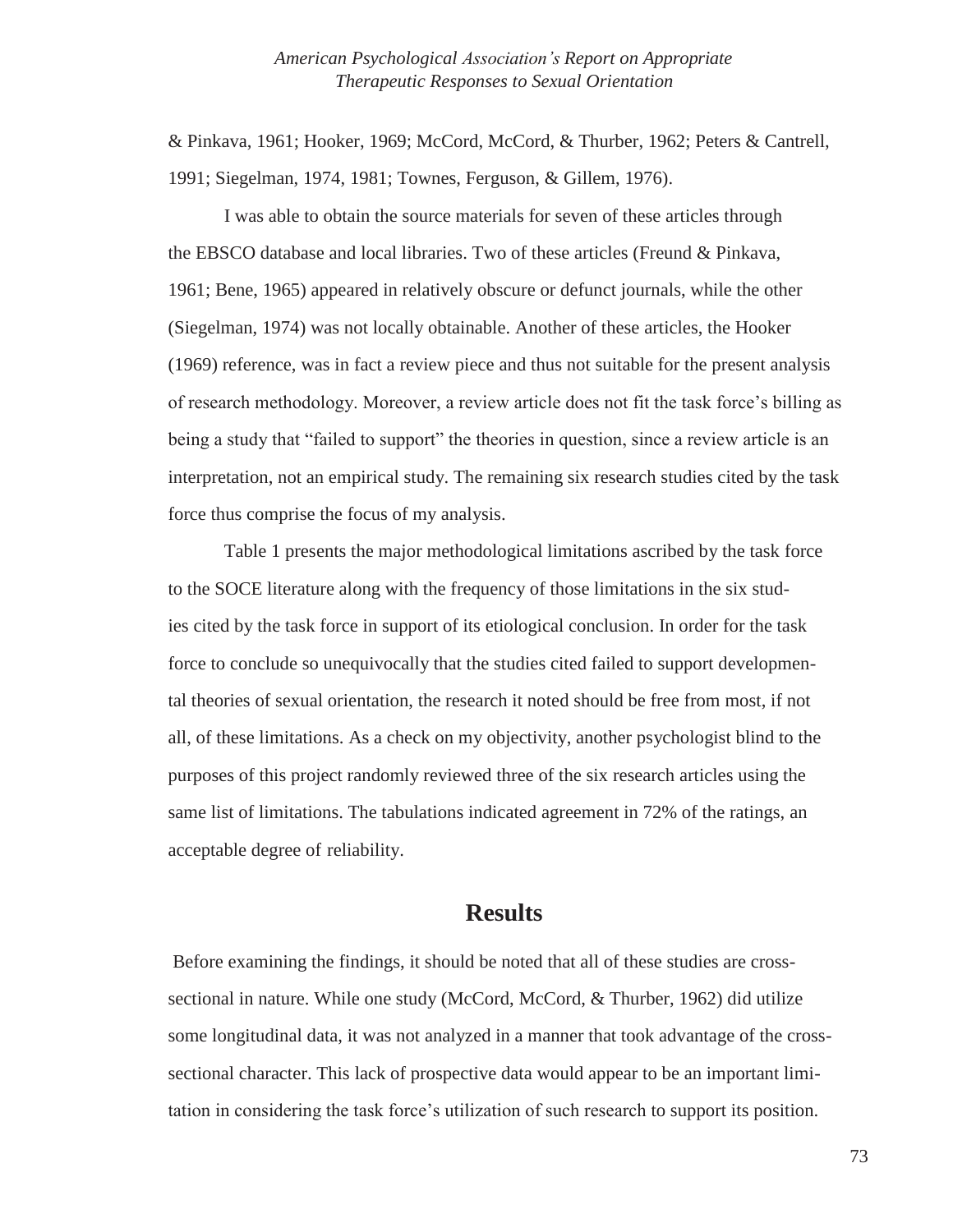Specifically, it would seem to negate the validity of using such studies for making claims for or against any developmental factor in the etiology of same-sex attractions, yet this is not mentioned by the task force. Overall, as Table 1 indicates, all six studies had important methodological weaknesses germane to cross-sectional research designs that the task force used to disqualify SOCE. Below I provide subsections for each limitation to highlight how consistently the SOCE methodological problems were applied to the etiological literature.

*Lacks a clear definition of terms*. Most of the studies I reviewed generally attempted to provide some clarification in the definition and operationalization of their variables, at least as far as parental relationship or childhood abuse constructs are concerned. However, there were confusing descriptions. For example, terms such as *affectional interaction* or *dependency* in the McCord et al. (1962) study seemed to lack clarity. The authors identified the latter condition as present if the boy "showed an unusually strong desire for adult approval" (p. 363). Boys evidencing high dependency were classified as showing feminine identification, although it was not immediately clear what constituted "strong desire," a qualifier that appears to lend itself to significant subjectivity in interpretation, which is one reason used by the task force to disqualify some SOCE studies.

*Reliance on self-report measures*. Of the six studies reviewed, all six involved self-report instruments; for five of the studies, self-report measures were the only ones utilized. The McCord et al. (1962) study was partially based on direct observations, but these chart records were reviewed more than a decade later by the researchers, and at that time the observations were categorized into variables of interest to the study. Thus, the task force conclusions regarding the etiological significance of developmental factors for sexual orientation are based almost entirely on respondents' retrospective memory as opposed to observational assessment, placing a serious limitation on definitive conclusions in this regard.

*Reliance on measures of unknown validity/reliability*. The six studies reviewed were highly inconsistent in reporting the psychometric properties of the instruments they em-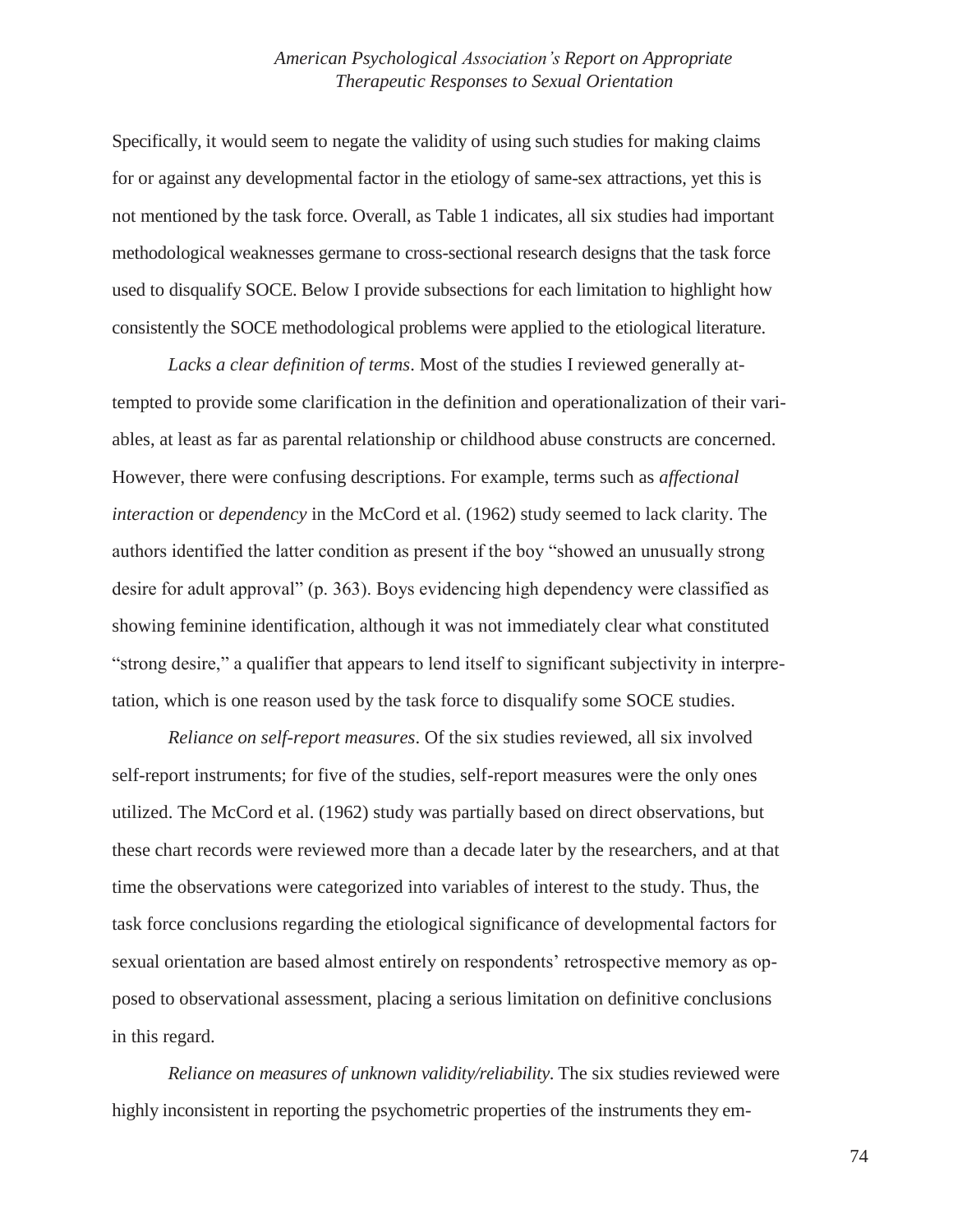ployed. Most appeared to employ some instruments that presumably had been developed with an eye toward validity and reliability issues; however, statistics such as alphas were rarely reported, so one is left with little or no evidence that psychometrics were considered.

Siegleman (1981; reported in Siegleman, 1978) was the most forthcoming with information about reliability. Freund and Blanchard (1983) reported alphas for two of their scales (p. 14), but it appeared that these alphas were for prior research using the scales with different samples and not for the current study and sample, constituting a major problem (Thompson & Vache-Haase, 2000). Peters and Cantrell (1991) modeled their questionnaire after a preexisting measure but provided no psychometric information for either, even with items described as attitudinal. This is not in line with common practice of ascertaining the reliability and validity anytime a scale is changed or adapted substantially (Thompson & Vache-Haase, 2000). This was also the case for the Townes et al. (1976) questionnaires and the scale variables derived from them. McCord et al. (1962) alluded in a footnote where reliability information can be located (p. 362), but that doesn't address the validity concerns that seem to arise with how some of their variables were operationalized. Bell et al. (1981) reported their composite measures to be reliable but did not provide the specific alphas. These omissions and uncertainties appear to constitute serious psychometric inadequacies when considered in light of the task force standards.

*Study participants not blind to study purposes*. The frequency of this particular methodological shortcoming is difficult to ascertain from the information provided in the studies. In keeping with the task force sentiment that studies are generally at risk of this problem if they do not explicitly endeavor to address it, I estimated that four of the studies had potentially introduced bias of this nature. In all but the McCord et al. (1962) study, some or all of the participants were recruited by the researchers or their assistants and very little is stated regarding the wording used to encourage involvement in each study. We can infer that participants were often known by the researchers as patients (Freund & Blanchard, 1983), students (Peters & Cantrell, 1991), or social acquaintances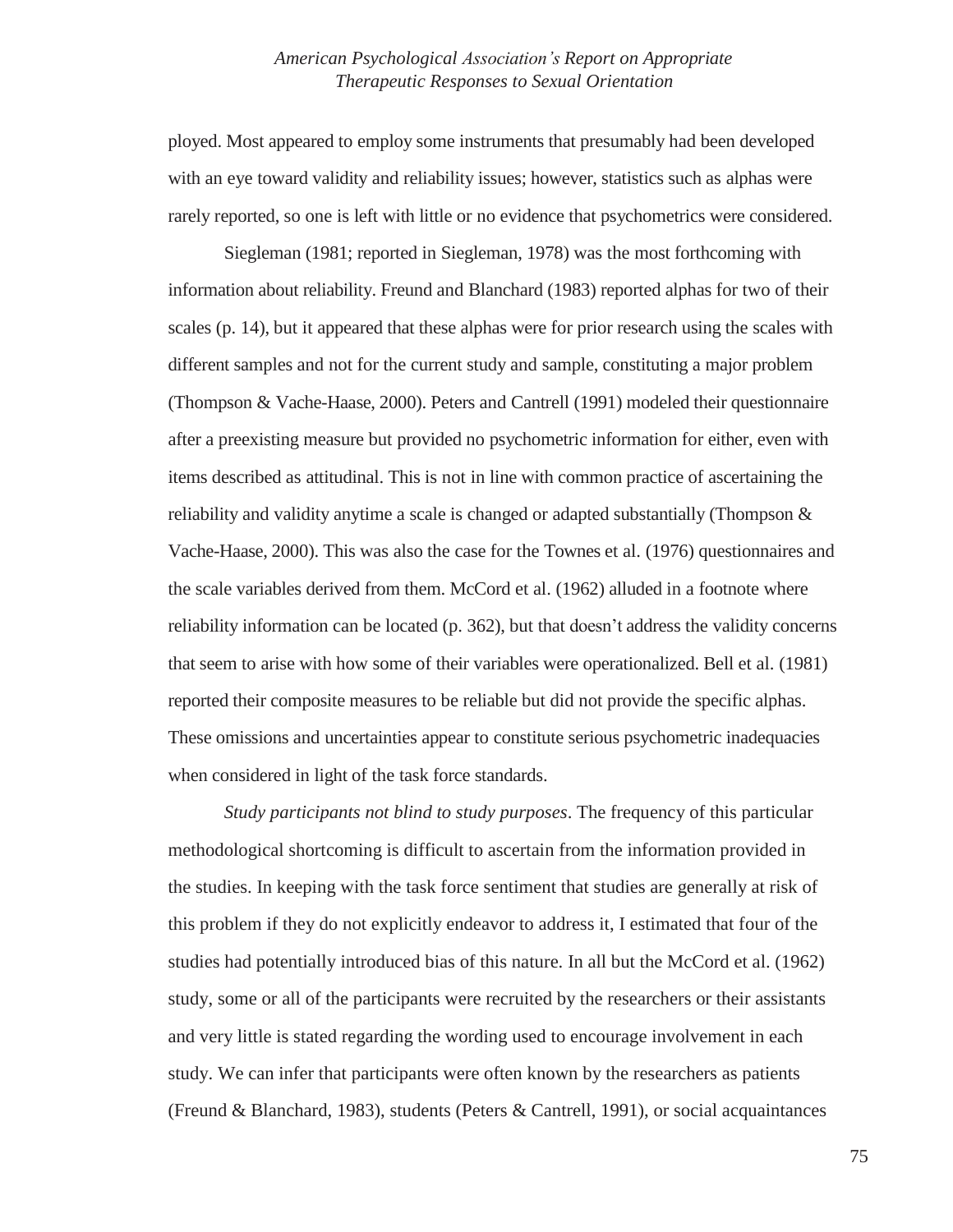(Bell et al., 1981; Townes et al., 1976). Bell et al. (1981) noted that some field staff who conducted the interviews "attended private parties held for our benefit by individuals supporting the aims of the study" (p. 11) as part of their recruitment strategy.

If the task force applied the same scrutiny to these studies as they did to the SOCE studies, then these contacts could quite conceivably have introduced a bias that left participants far from "blind" to the general aims of the research. Only the Siegleman (1981) research included a measure of social desirability that could provide some check for response bias. The task force observed, "Knowing that one is being studied and what the experimenter hopes to find can heighten people's tendency to self-report in socially desirable ways and in ways that please the experimenter" (APA, 2009, p. 32). This is a most germane concern for four of the six studies examined here and is also applicable to the next problem explored.

*Recruiter/selection bias and/or demand characteristics*. The present examination suggests that such bias and/or demand characteristics were likely to be present in each of the six studies. McCord et al. (1962) employed data collected by social workerswho "would appear unannounced, with a frequency which made it possible to observe families at meals, during their leisure, in the midst of crisis, and during their ordinary daily routines" (p. 362). It is hard to imagine that the sudden presence of an observer in the room would not impact the behavior of parents and children who knew they were in an experimental program aimed at the prevention of delinquency. In another study (Townes et al., 1976), participants were recruited "following 6 months of observation and involvement by the second author in homosexual institutions" (p. 263). These institutions included "homosexual bars" and a "homosexual counseling center." This advanced familiarity with the recruiter could potentially influence responding in an unknown manner.

Of particular interest is the decision of Bell et al. (1981) to remove from their sample all participants who were reportedly influenced by psychoanalytic theory regarding the etiology of homosexuality when these individuals differed from the heterosexual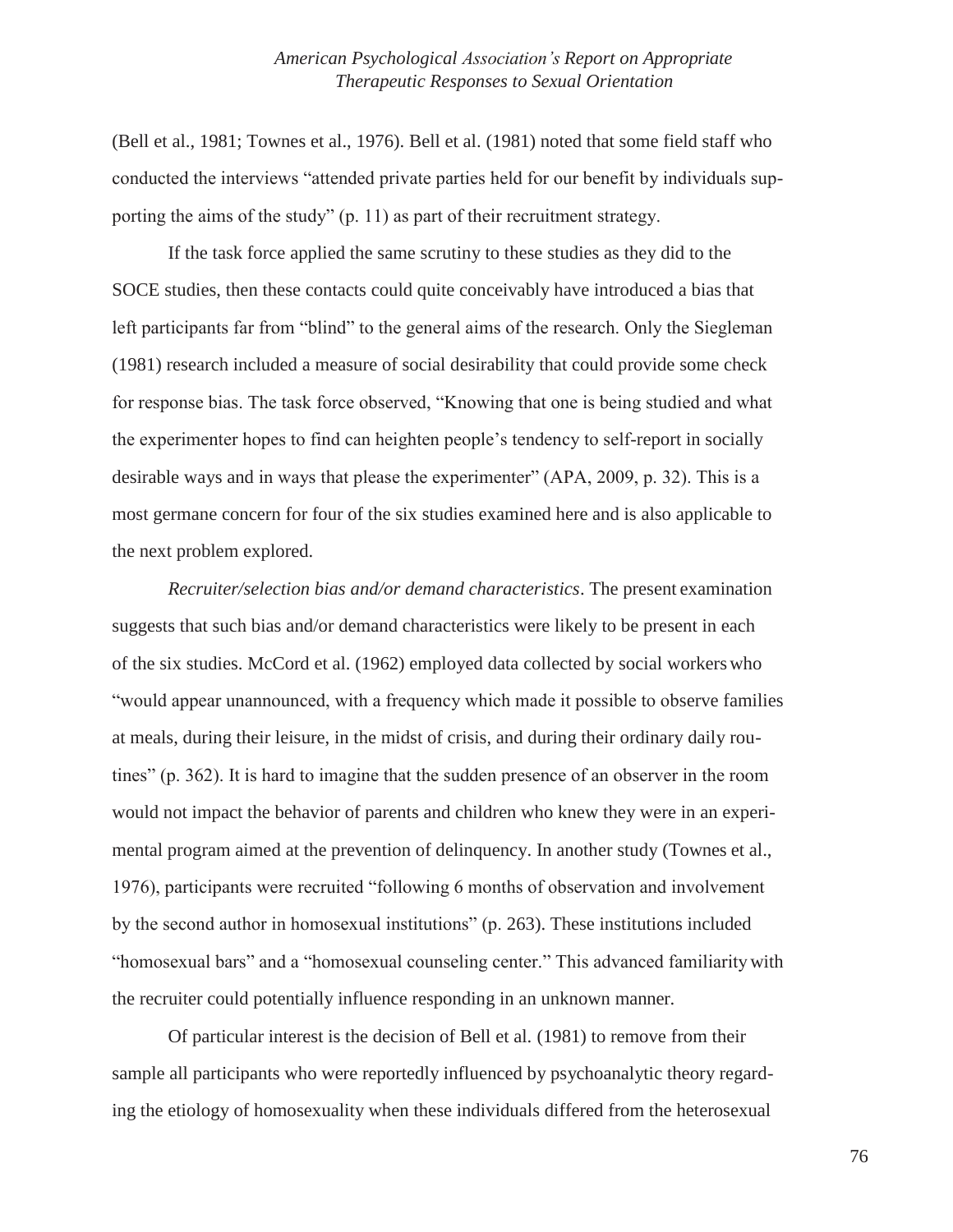subgroup in a manner dissimilar to the difference found for homosexual participants not exposed to such theories. The clear assumption is that such exposure would bias these participants into responding in a way consistent with the psychoanalytic perspective. However, it is just as plausible that participants whose background was consistent with aspects of psychoanalytic theory sought such information due to their sense of its applicability to their developmental narrative. Whatever one wants to believe about this matter, the decision of Bell et al. most certainly reduced the likelihood that their findings would support the psychoanalytic school of thought. In spite of this, the authors did report support for the nonuniversal application of some aspects of psychoanalytic theory in comprehending pathways to homosexuality, such as a modest role of identification with the same-sex parent and poor relations with father in the development of sexual orientation (pp. 189–191).

It appears probable that the researchers in these studies had little sympathy for the psychoanalytic view of homosexuality; thus, to quote the task force, "It cannot be assumed that the recruiters sought to encourage the participation of those individuals whose experiences ran counter to their own view of these approaches" (APA, 2009, p. 34). This could plausibly introduce "unknown selection biases into the recruitment process" (p. 34).

*Small sample size*. While there is no strict definition for what constitutes a small sample, most of the studies cited by the task force report total samples with well under 200 subjects, with comparison groups sizes for five of the studies varying from five (Mc-Cord et al., 1962) to 147 (Freud & Blanchard, 1983). The vast majority of comparison groups in these studies had sizes in the 30 to 100 range. Small samples limit the reliability and generalizability of subsequent findings. The Bell et al., (1981) study was a welcome exception to this problem with a total sample of nearly 1,500 and comparison groups of nearly 1,000 (homosexual) and 500 (heterosexual). By contrast, only four of the 54 SOCE studies examined by the task force (APA, 2009, pp. 126–130) reported a sample size of 200 or more, with most samples below 50.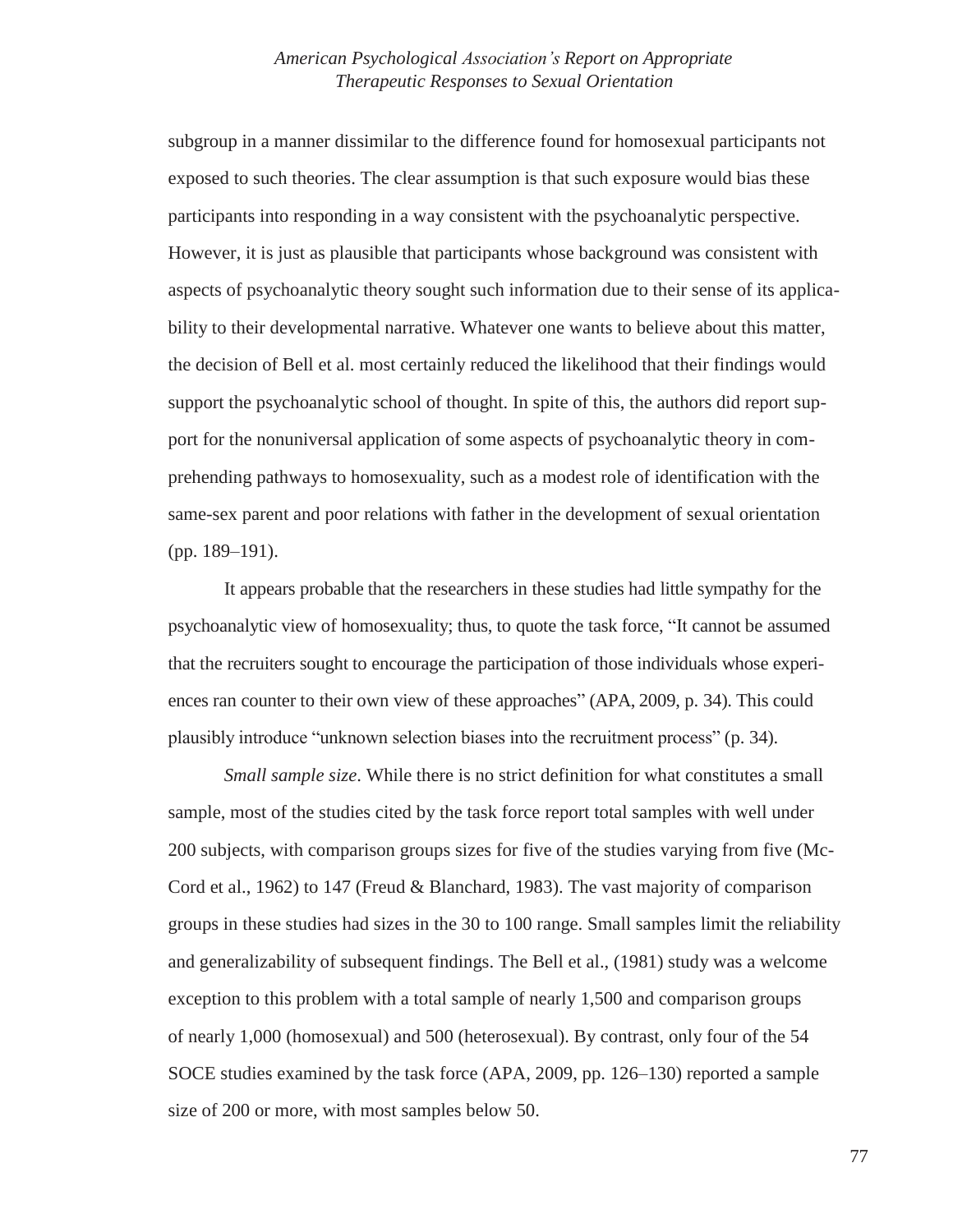An empirical analysis of these sample sizes also brings into question consistency of the task force. The mean sample size of the 54 SOCE-related studies included in Appendix B of the report ( $M = 46.9$ ,  $SD = 128.4$ ) was not significantly different than the mean sample size of the seven studies ( $M = 227.7$ ,  $SD = 338.7$ ) cited as discounting developmental influences on sexual orientation when equal variances could not be assumed,  $t(59) = -1.40$ ,  $p =$ .21. When simple case studies and one extreme outlier from both groups (Nicolosi, Byrd, & Potts, 200  $[N = 882]$  and Bell, et. al, 1981  $[N = 1456]$ ) were removed from the analysis to allow a more accurate comparison, the SOCE studies ( $M = 65.0$ ,  $SD = 70.1$ ) continued to have sample sizes statistically similar to the those found in the developmental studies cited by the task force  $(M = 102.5, SD = 77.4, t[29] = -1.25, p = .22)$ .

Thus, despite roughly comparable sample sizes in the respective literatures, the task force chose to level this critique at the SOCE literature but not at its own cited etiological research. The limited sample sizes of these studies clearly make population generalizations an endeavor fraught with uncertainty for both of these literatures, to say the least. Quoting the task force again, "Small samples, sample heterogeneity, weak measures, and violations to the assumptions of statistical tests (e.g., non-normally distributed data) are central threats to drawing valid conclusions" (APA, 2009, p. 32).

In addition, significant sample attrition occurred in the McCord et al. study, with the full sample decreasing from 325 to 255 over the five years of observation. This degree of attrition (22%) was less than the task force reported for many of the early SOCE studies, but in line with the attrition rate (26%) reported in the more recent Jones and Yarhouse (2007) longitudinal research, which the task force summarily dismissed. As the task force noted, "Put simply, dropout may undermine the comparability of groups in ways that can bias study outcomes" (APA, 2009, p. 29). Why such cautions by the task force apply only to the SOCE literature is not readily apparent.

*Violations of statistical assumptions*. None of the six studies examined provided any statistical information that would allow the reader to assess whether or not applicable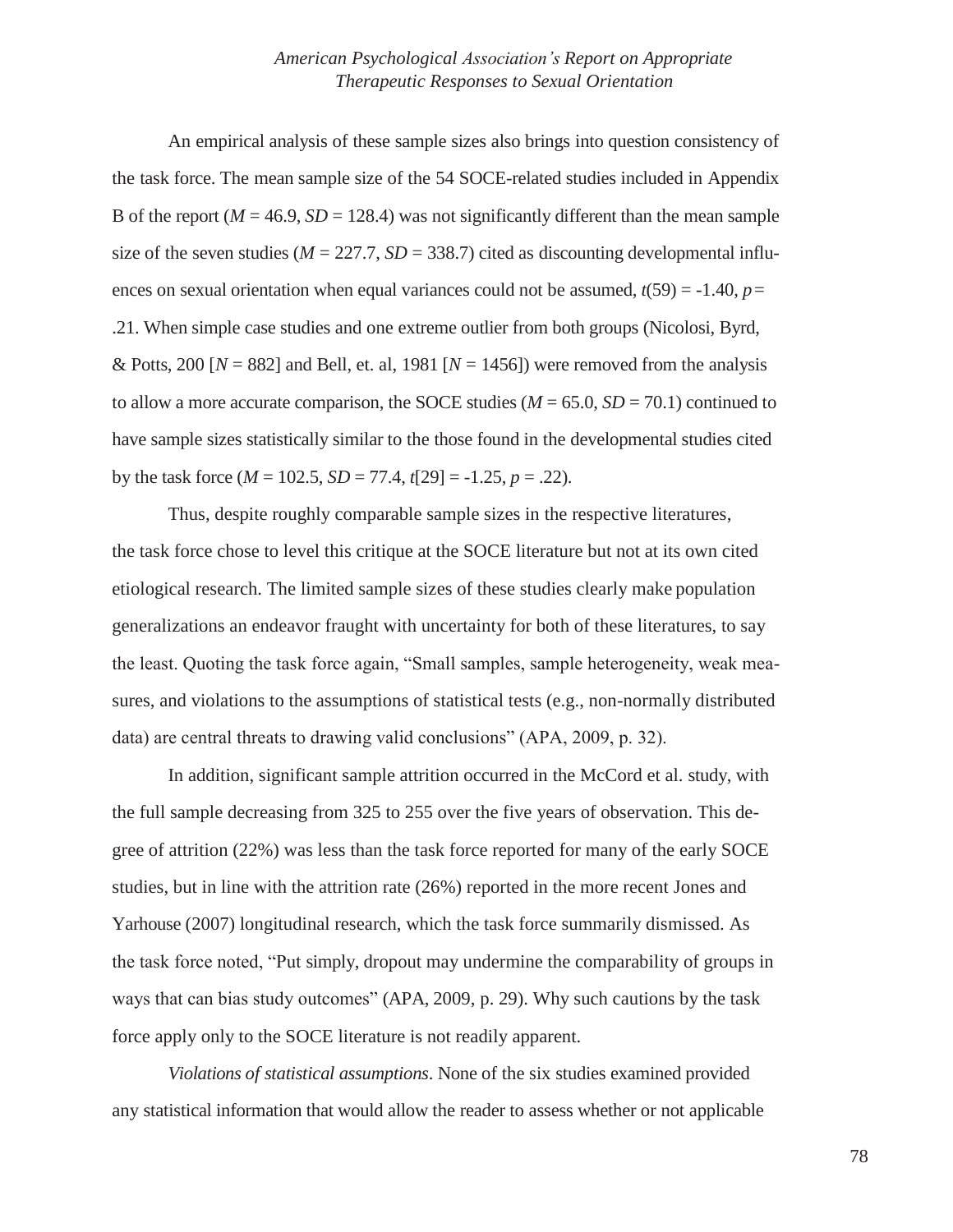univariate and/or multivariate data assumptions (such as linearity and normality) were met. In fact, none of the researchers mentioned that these assumptions had been checked and confirmed. While it is possible the data assumptions were investigated, absence of comment to this effect creates a degree of doubt as to how confident one can be about the results.

*Narrow sample compositions*. This was a problem with all six of the studies in question. The studies included samples that were recruited from "lower-class" boys (Mc-Cord et al., 1962); highly educated, younger residents of the San Francisco Bay Area (Bell et al., 1981); university students (Peters & Cantrell, 1991); and psychiatric patients (Freud & Blanchard, 1983). Homophile organizations were sampled in four of the studies. For example, recruitment of participants in the Siegelman (1981) study involved "The Albany Trust," a group "made up of members who support tolerance and freedom of psychosexual expression" (p. 3), and the "Cosmo Group," a college organization that "attempts to reduce censorship on television and radio, and fosters informed and tolerant opinion" (p. 3). For the majority and strongest of these studies, if the findings can be said to be representative of any group, they seem applicable to white persons who are younger, liberal, well educated, and reside in urban settings. Thus, the same criticism of narrowness in sample composition applies to these studies.

*Convenience sample*. This problem was also present in all six studies. None of the studies utilized a population-based sample, which is another serious obstacle to generalizing these research findings. As Bell et al. (1981) acknowledged, "In our case, we do not claim to have a representative sample of American homosexuals or heterosexuals, or even of those residing in the San Francisco Bay Area" (p. 19). The task force criticized the lack of "population-based probability sampling strategies" (p. 34) found in the SOCE literature, but this was not an obstacle for them when it came to referencing research that purportedly dispelled developmental theories of sexual orientation.

*Failure to differentiate between sexual behaviors, attractions, and orientation identity*. None of the six studies made all three of these distinctions in its operationalization of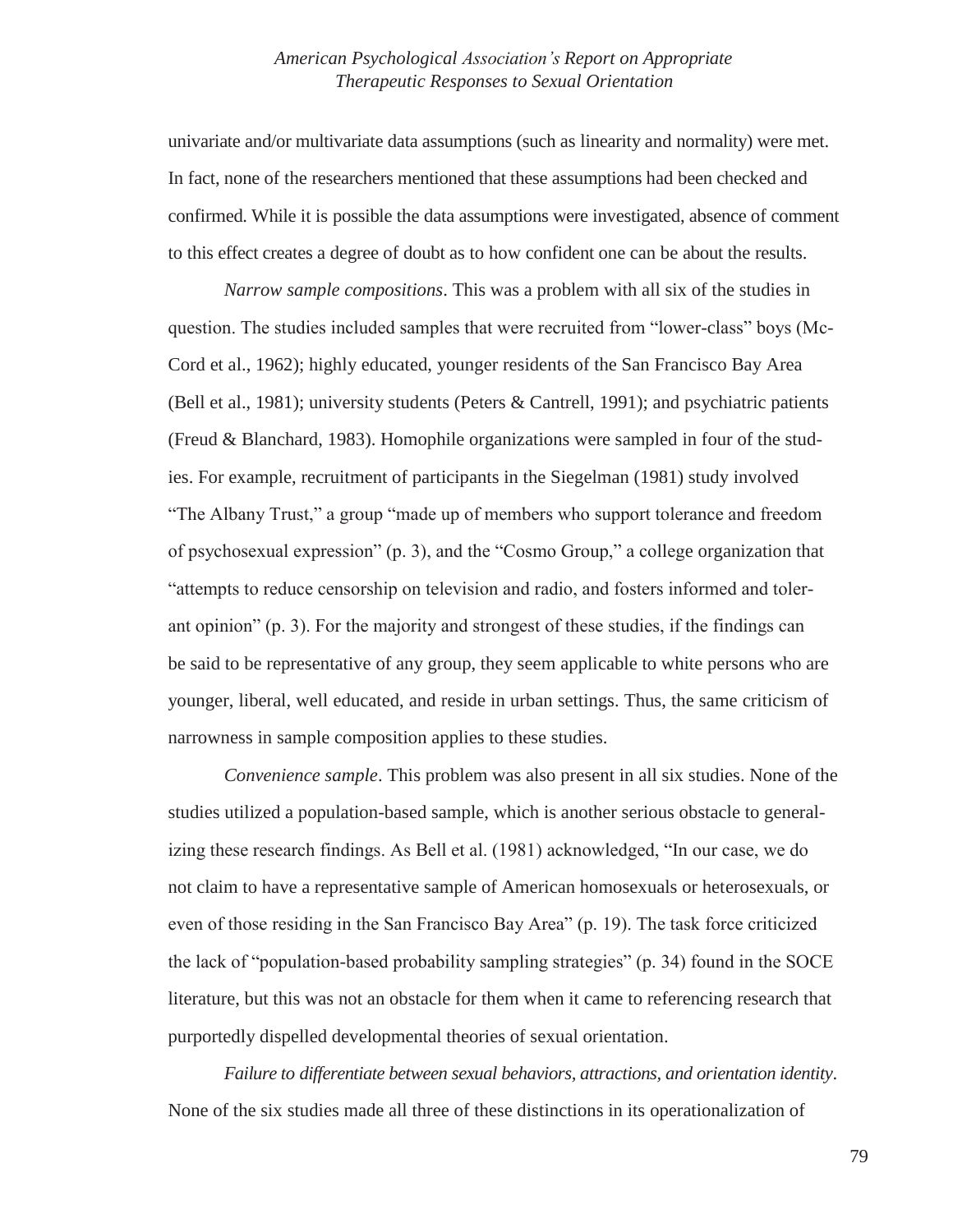homosexuality. Townes et al. (1976) did not indicate how they defined the homosexual group. McCord et al. (1962) considered boys to have strong homosexual tendencies "if they played with dolls, sometimes wore dresses, frequently expressed the wish to be a girl, or were overtly homosexual" (p. 363), a term that was not defined. Peters & Cantrell (1991) utilized a single item regarding self-reported same-sex versus opposite-sex preference. Of course, the APA task force noted that this distinction has arisen in the past twenty years, after the publication date of all but one of the studies investigated here. This did not prevent the task force from applying the standard to all the SOCE literature dating back to the 1960s.

*Failure to differentiate sexual orientation from sexual orientation identity*. According to the task force, sexual orientation refers to a person's pattern ofsexual, romantic, and affectional arousal and desire, whereas sexual orientation identity refers to one's acknowledgement and internalization of sexual orientation as an identity. Again, none of the studies examined here made this distinction in its methodologies. The APA task force (2009) warning is thus applicable: "Recent research has found that distinguishing the constructs of sexual orientation and sexual orientation identity adds clarity to an understanding ofthe variability inherent in reports of these two variables" (p. 30). If one were applying the criteria evenhandedly, might this clarity also apply to the study of etiological factors?

*Failure to assess for bisexuality*. Not surprisingly, none of the six studies assessed participants for bisexuality. Bell et al. (1981) specifically dichotomized their use of the six-point Kinsey scale, where respondents with an average score from two through six "were classified as homosexual" (p. 32).

## **Discussion**

I came to this examination as a psychologist and researcher prepared to agree with the task force and grant that we know very little conclusively about the efficacy of SOCE. I also approached this review not wedded to a one-size-fits-all etiological explanation of same-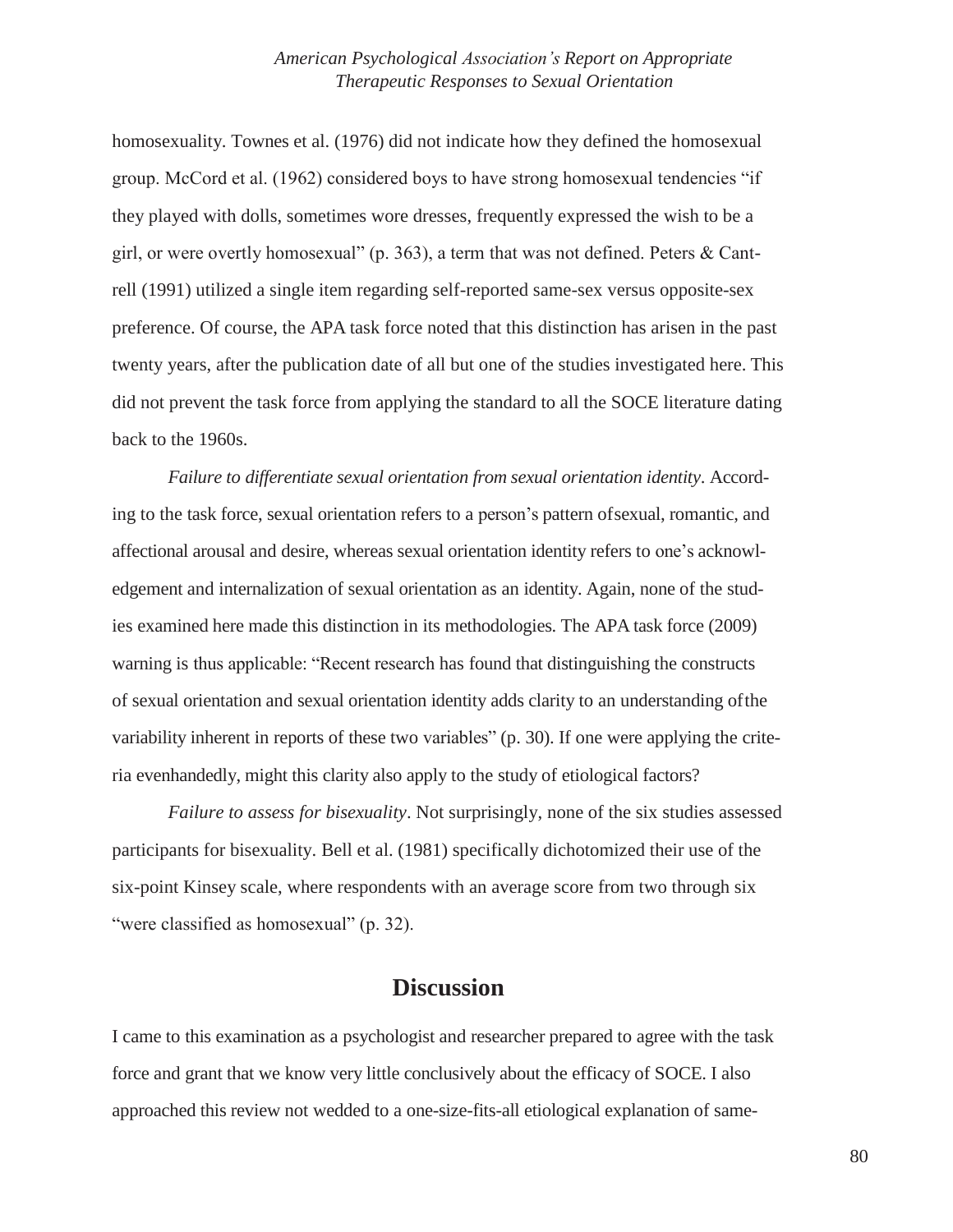sex attractions; rather, I wanted to see how consistently the task force treated the literature it cited to dismiss potential developmental factors such as family dynamics, trauma, and gender identity. Based on the analysis, which surveyed two-thirds of the research studies cited by the task force, including all of the more recent studies, it appears that these studies were not assessed by the task force with the same level of scrutiny or the same standards it applied to the SOCE literature. In fact, the task force cited studies in support of its positions that actually had the same problems as the SOCE studies itcriticized.

Regarding SOCE, the task force concluded, "Due to these limitations, the recent empirical literature provided little basis for concluding whether SOCE has any effect on sexual orientation" (APA, 2009, p. 34). Given that many of these same limitations exist in the etiological literature cited by the task force, questions have to be raised as to why it chose to definitively dismiss this literature as "failing to support" developmental theories. It appears, based on the same criteria the task force used to dismiss SOCE, that its own conclusions have little basis in the literature.

A fairer rendering of the etiological literature the task force references would appear to be that this research is so methodologically flawed that we cannot make any conclusive statements concerning the applicability of developmental factors in the origin of homosexuality. Thus, by the task force's own methodological standards, the literature it cites fails to support *or rule out* a role for these potential developmental influences in the genesis of sexual orientation. If such ambiguity exists in the SOCE literature on methodological grounds, then by the task force's own criteria, this ambiguity also is present in the referenced etiological research. It appears that the task force has been inconsistent in the application of its methodological critique to the broader literature on homosexuality, and it may have been willing to offer more definitive conclusions about theories it wishes to dismiss than is warranted by its own standards. In a word, there is the appearance of substantial bias.

The extent to which such a tendency may permeate the APA report is not ascertainable from this examination, but the findings are enough to raise legitimate questions about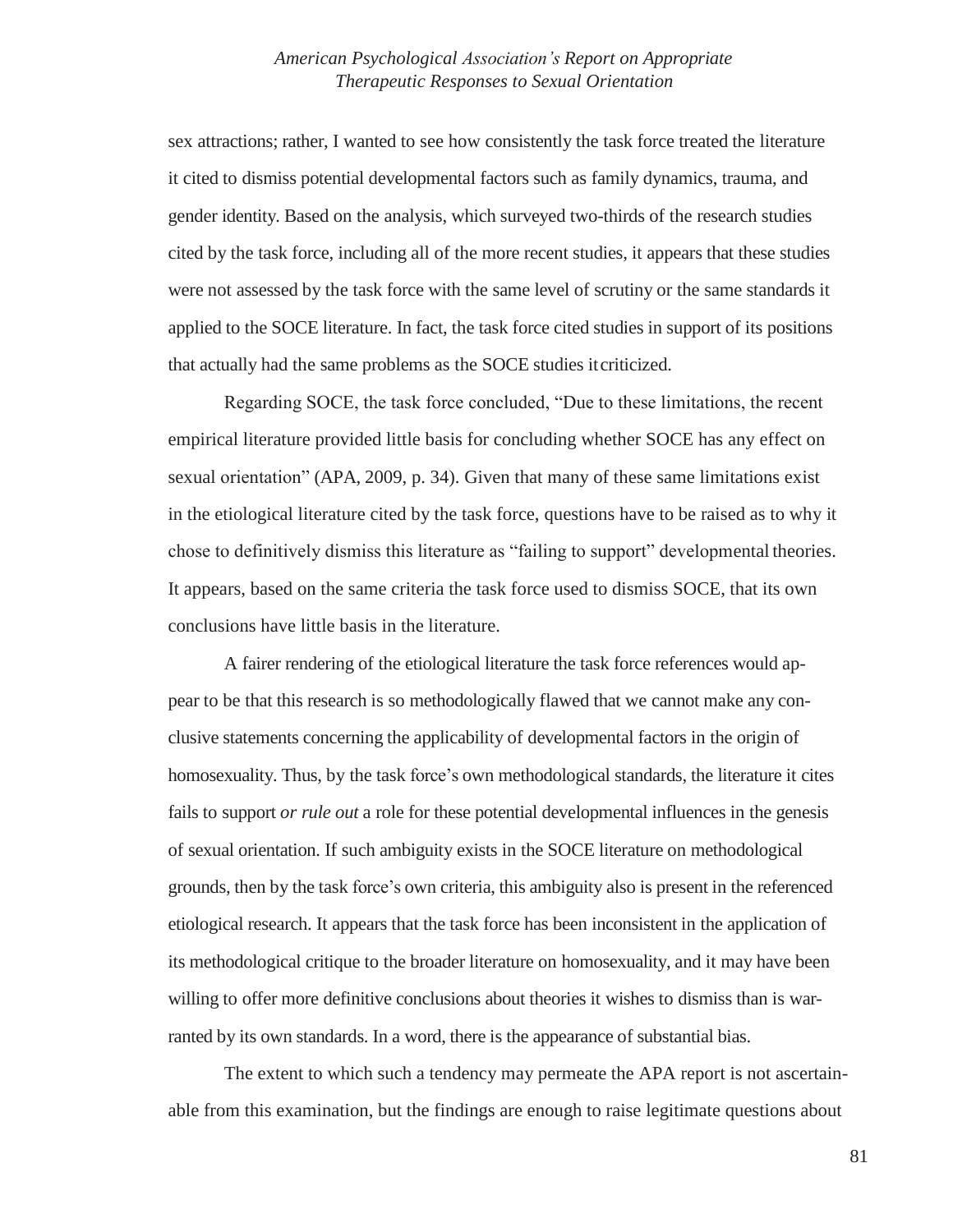the task force's attention to detail and/or its impartiality. Thus, while the report may in some respects be a step forward in the conversation currently occurring over SOCE, it should not be considered as definitive as many who oppose such psychological care may proclaim it to be. Hopefully, the task force's efforts will be a stimulus to much more and sophisticated research on SOCE that includes the active recruitment and participation of diverse perspectives. Such inclusiveness represents the true spirit of our discipline, is essential to understanding human sexual behavior, and may well be the best means to ensure that scientific knowledge is furthered rather than stymied as it pertains to SOCE.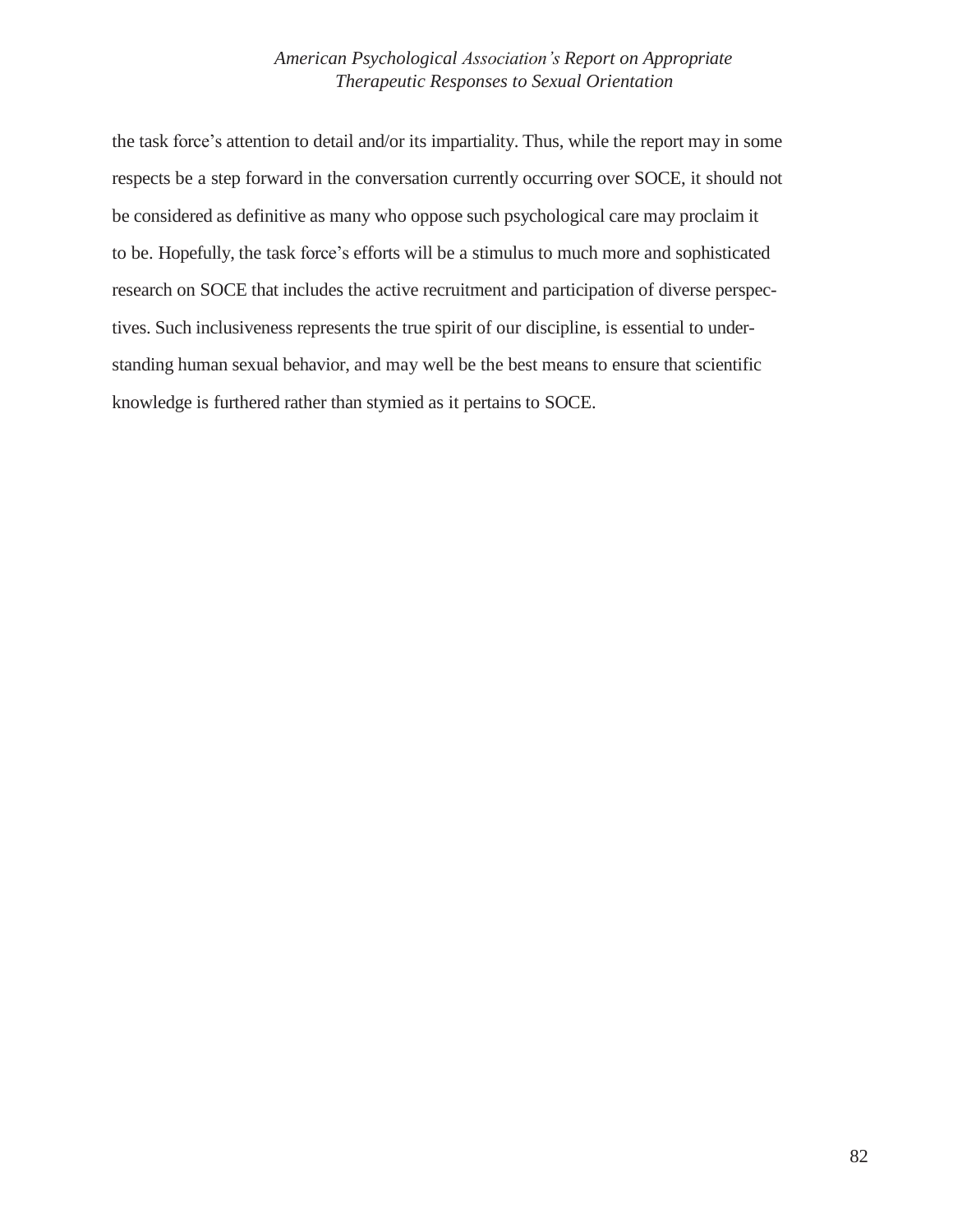## **References**

- American Psychological Association, Task Force on Appropriate Therapeutic Responses to Sexual Orientation. (2009). *Report of the APA Task Force on appropriate therapeutic responses to sexual orientation.* Washington, D.C.: American Psychological Association.
- Bell, A. P., Weinberg, M., & Hammersmith, S. K. (1981). *Homosexuality: A study of diversity among men and women*. New York: Simon & Schuster.
- Bene, E. (1965). On the genesis of male homosexuality: An attempt at classifying the role of the parents. *Britain Journal of Psychiatry, 3,* 803.
- Freund, K., & Blanchard, R. (1983). Is the distant relationship of fathers and homosexual sons related to the sons' erotic preference for male partners, or to the sons' atypical gender identity, or both? *Journal of Homosexuality, 9,* 7–25.
- Freund, K., & Pinkava, V. (1961). Homosexuality in man and its association with parental relationships. *Review of Czechoslovak Medicine, 7,* 32–40.
- Hooker, E. A. (1969). Parental relations and male homosexuality in patient and nonpatient populations. *Journal of Consulting and Clinical Psychology, 33,*  140–142.
- Jones, S. L., & Yarhouse, M. A. (2007). *Ex-gays?* Downers Grove, IL: InterVarsity Press.
- McCord, J., McCord, W., & Thurber, E. (1962). Some effects of paternal absence on male children. *Journal of Abnormal and Social Psychology, 64,* 361–369.
- Nicolosi, J., Byrd, A. D., & Potts, R. W. (2000). Beliefs and practices of therapists who practice sexual reorientation psychotherapy. *Psychological* report*s, 86,* 689–702.
- Peters, D. K., & Cantrell, P. J. (1991). Factors distinguishing samples of lesbian and heterosexual women. *Journal of Homosexuality, 2,* 1–15.
- Siegelman, M. (1974). Parental backgrounds of male homosexual and heterosexuals. *Archives of Sexual Behavior, 3,* 3–18.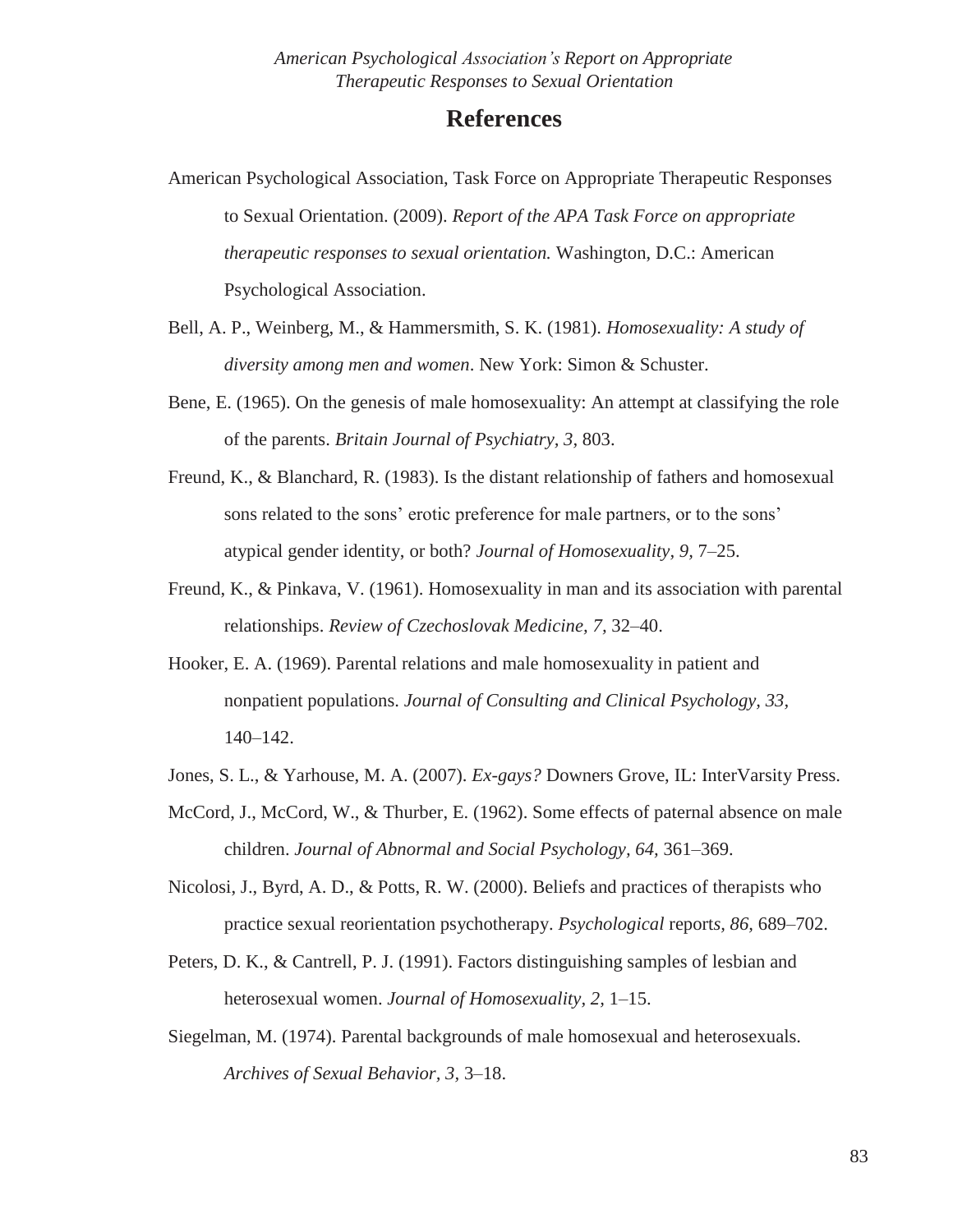- Siegelman, M. (1978). Psychological adjustment of homosexual and heterosexual men: A cross-national replication. *Archives of Sexual Behavior, 7,* 1–11.
- Siegelman, M. (1981). Parental backgrounds of homosexual and heterosexual men: A cross national replication. *Archives of Sexual Behavior, 10,* 505–513.
- Thompson, B., & Vache-Haase, T. (2000). Psychometrics is datametrics: The test is not reliable. *Educational & Psychological Measurement, 60* (2), 174.
- Townes, B. D., Ferguson, W. D., & Gillam, S. (1976). Differences in psychological sex, adjustment, and familial influences among homosexual and nonhomosexual populations. *Journal of Homosexualitly, 1,* 261–272.